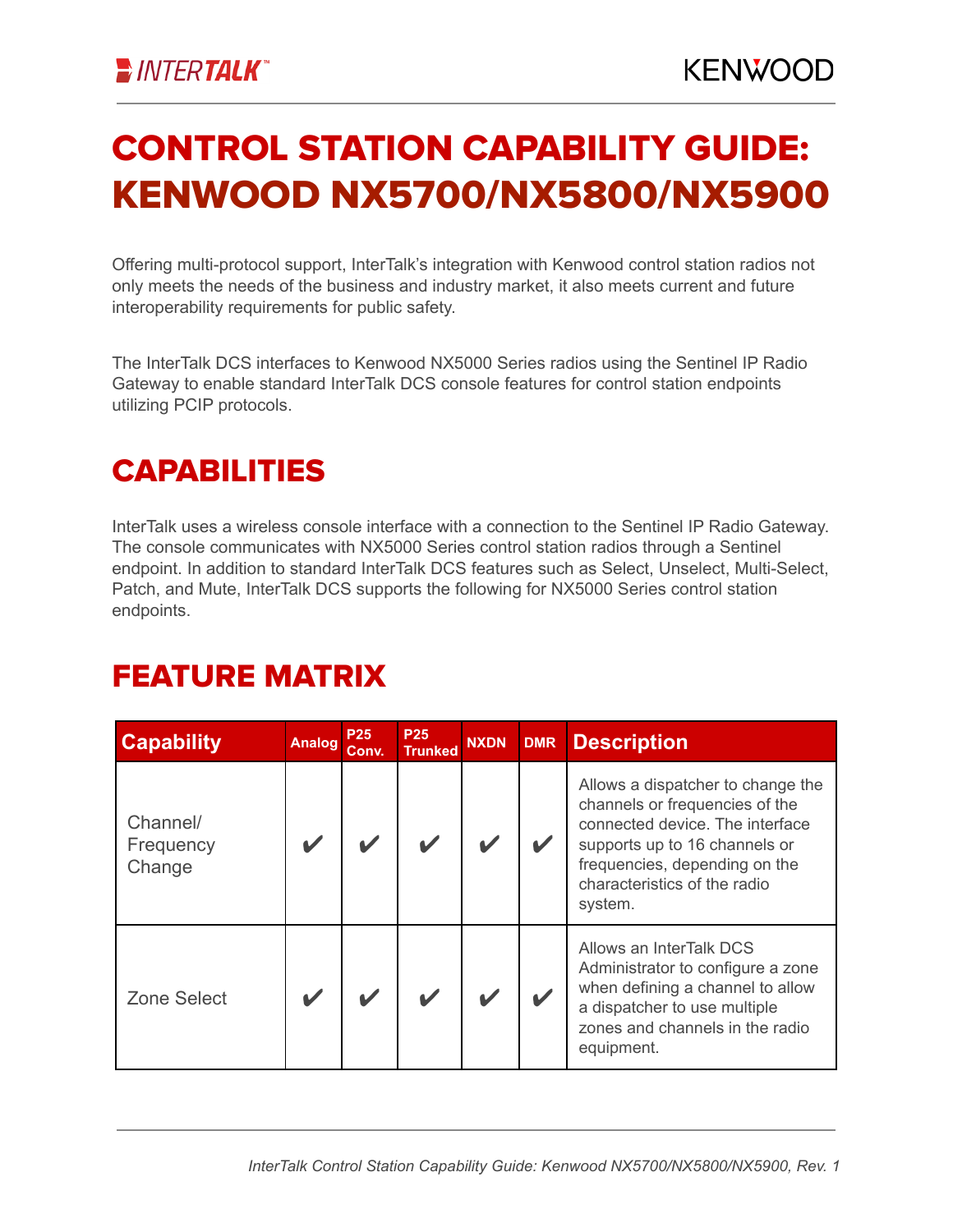

| PTT ID / Alias           |  |  | Gives a dispatcher a visual<br>indication of the identity<br>associated with the last voice<br>transmission. An identity can<br>represent the raw subscriber unit<br>ID (PTT-ID) or an alphanumeric<br>string representation of it (ANI<br>Alias). The identity can display in<br>the Activity History and on the<br>associated endpoint pad using<br>the ANI pad extender. For<br>example, a PTT ID of 2225 can<br>be aliased to "Police 1."      |
|--------------------------|--|--|----------------------------------------------------------------------------------------------------------------------------------------------------------------------------------------------------------------------------------------------------------------------------------------------------------------------------------------------------------------------------------------------------------------------------------------------------|
| Emergency<br>Calls/State |  |  | Notifies a dispatcher of an<br>emergency situation in the field<br>using a unique ring and visual<br>indication. When a subscriber<br>presses the emergency button or<br>dials the emergency DTMF<br>string, the endpoint generates an<br>emergency call and activates the<br>emergency state. Until the<br>emergency state is cleared by the<br>dispatcher, no further emergency<br>calls from that subscriber can<br>generate an Emergency Call. |

## **SCALABILITY**

InterTalk DCS using Sentinel with an NX5000 Series control station radio are scalable from 1 to unlimited console positions. Each IP Radio Gateway can have up to 16 separate channels available to the InterTalk DCS.

# **CONNECTIONS**

The Kenwood NX5000 Series mobile radio is interfaced with a Sentinel IP Radio Gateway via USB and 4-wire connection for remote base/control station fixed installations. InterTalk DCS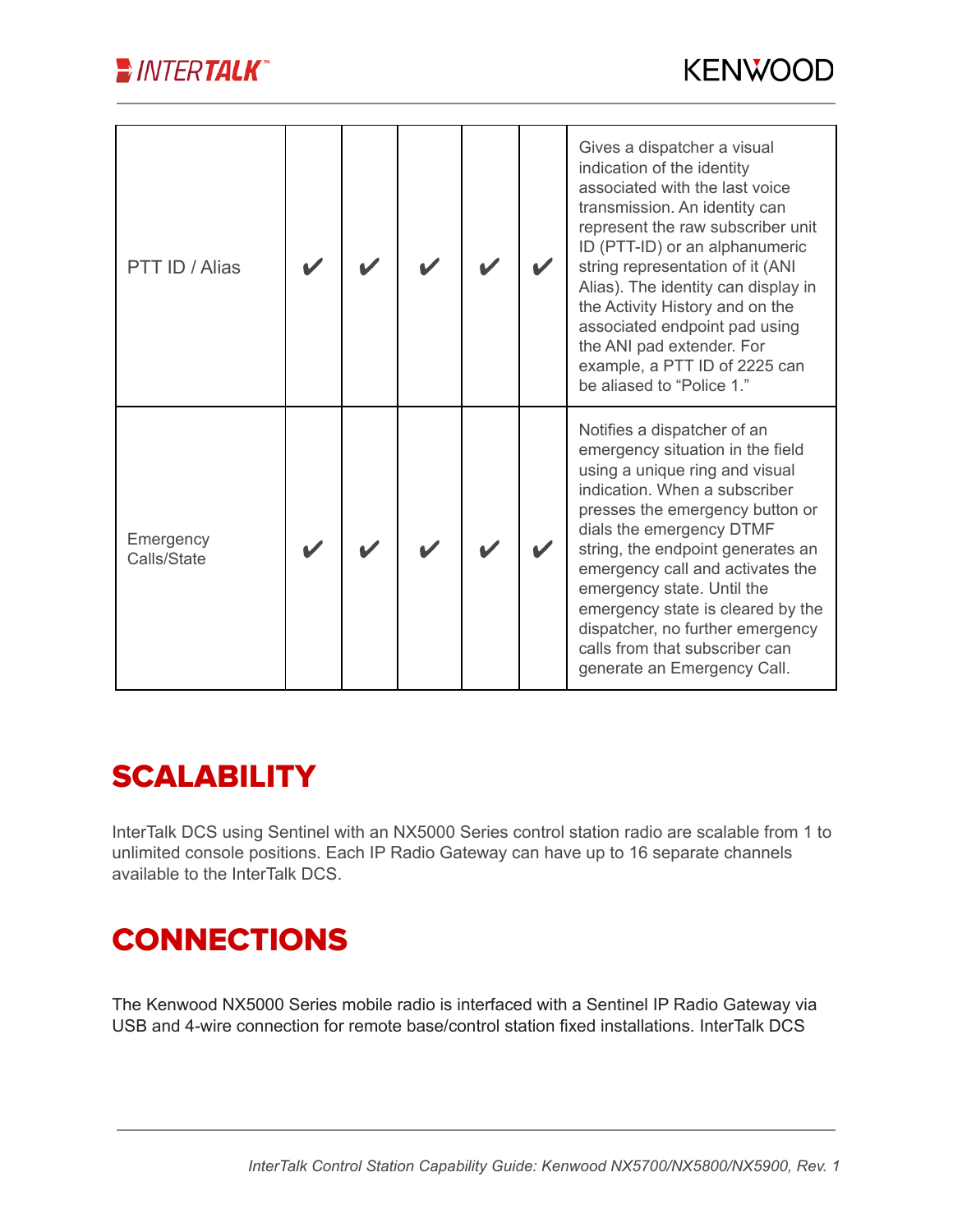

communicates with these radios in analog, NXDN, DMR and P25 modes. A DB serial to USB cable between Sentinel and the radio is used to pass control signals.